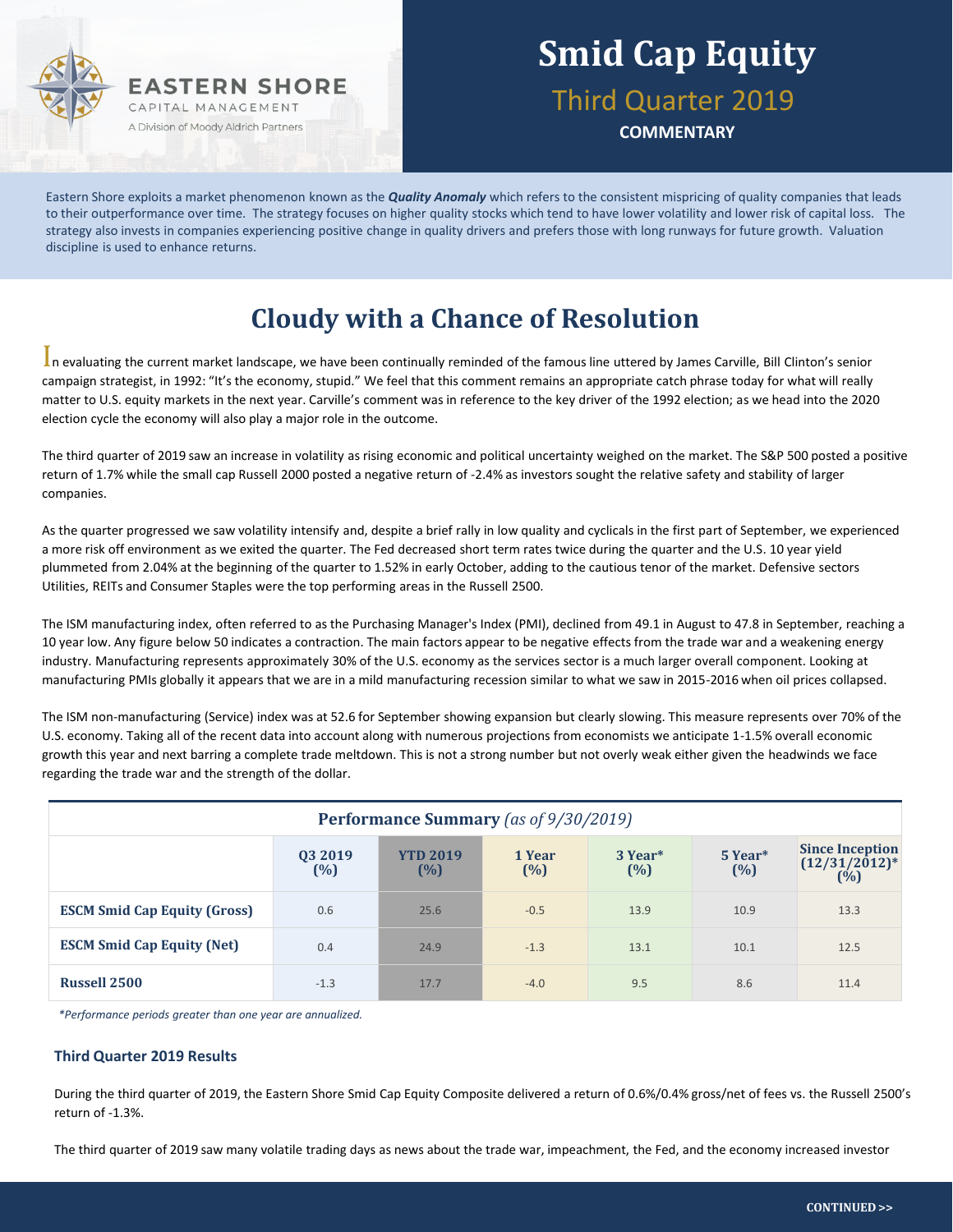

### **Smid Cap Equity** Third Quarter 2019 **COMMENTARY**

uncertainty as to how the world will look going forward. As mentioned earlier, we clearly saw more of a risk off environment as the quarter went on. Profitable companies in the Russell 2500 index lost just 0.10% in the quarter while loss makers were down over 11%. We saw companies with the highest returns on equity (ROE) handily outperform low or negative ROE companies, and we saw higher market caps outperform as well. It is clear that investors are favoring quality and stability in their portfolios which is helping our portfolio given our emphasis on these quality factors.

The strongest sector contributors to the Smid Cap Equity strategy's relative performance during the quarter were the Producer Durables and Materials sectors. Strong performers in Producer Durables included engineering and scientific consulting company Exponent (EXPO). This firm is uniquely positioned as the only company offering PhD-level consulting services across a breadth of areas to customers with complex litigation exposures. While the company had historically focused largely on reactive projects – those completed after issues arose – in recent years it has shifted towards higher margin proactive business, anticipating and addressing potential problems before they cause damage. The firm benefits from the secular societal shift towards sustainability, safety, and health, and its non-discretionary nature and strong competitive advantages position it well to outperform across a range of potential economic scenarios.

In Materials, a standout was Cabot Microelectronics Corporation (CCMP). Cabot Microelectronics is a producer of consumables – primarily slurry and pads – used in the production of semiconductor wafers. The team has maintained exposure to semiconductor-related holdings over the past few years given the incorporation of semiconductors into an ever-broadening array of products, which have resulted in the industry's decoupling from the PC cycle which had historically driven volatility in this area. The company has been executing well on its integration of recent acquisition KMG Chemicals and has been benefitting from the synergies of the deal. The company appears to be on track to finish the year at the high end of its guidance range in spite of recent softness on the memory side of its business. Cabot is one of a few remaining producers of advanced materials solutions for the semiconductor industry following Versum (VSM)'s acquisition by German firm Merck KGaA earlier in the year. We maintained exposure to this established quality holding at the end of the quarter given the company's strong prospects for future growth.

Sector detractors for the quarter included Real Estate and Consumer Discretionary, though combined these two sectors detracted less than 25 basis points from relative performance. Within Real Estate, hotel REIT DiamondRock Hospitality (DRH) lagged the benchmark's sector return, though the company posted a positive return and outperformed the overall benchmark for the quarter. Lodging REITs in general have lagged other REIT groups recently, a trend that DiamondRock's management team acknowledged on its earnings release and took advantage of by executing on its share repurchase program.

Within the Consumer Discretionary sector, advertising technology firm Trade Desk (TTD) detracted from relative performance for the quarter. The company has been among the strategy's strongest performers during recent quarters, but declined in early September when investors shifted away from higher growth companies. We believe that the company remains attractively valued given its dominant position, its industry and its large addressable market, and believe that it can continue to outperform across a variety of potential political and economic outcomes.

| Q3 2019 Top 5 Contributors <sup>†</sup>   |      |                                        | Q3 2019 Top 5 Detractors <sup>†</sup> |      |                                        |  |
|-------------------------------------------|------|----------------------------------------|---------------------------------------|------|----------------------------------------|--|
| <b>Security</b>                           | (%)  | <b>Avg. Weight Contribution</b><br>(%) | <b>Security</b>                       | (%)  | <b>Avg. Weight Contribution</b><br>(%) |  |
| Cabot Microelectronics Corporation (CCMP) | 2.04 | 0.50                                   | PTC Inc. (PTC)                        | 0.49 | $-0.31$                                |  |
| Sun Communities, Inc. (SUI)               | 2.43 | 0.36                                   | Zendesk, Inc. (ZEN)                   | 1.37 | $-0.26$                                |  |
| Entegris, Inc. (ENTG)                     | 1.23 | 0.29                                   | Ingevity Corporation (NGVT)           | 1.11 | $-0.25$                                |  |
| Trex Company, Inc. (TREX)                 | 1.22 | 0.29                                   | uniQure N.V. (QURE)                   | 0.37 | $-0.24$                                |  |
| Exponent, Inc. (EXPO)                     | 1.35 | 0.23                                   | Catalent Inc (CTLT)                   | 1.73 | $-0.21$                                |  |

#### **Outlook**

As we write this letter in early October, it is difficult to predict what the economic and political landscape will look like in 2020. The Trump administration recently announced that it is blacklisting nine more Chinese technology firms for various violations and have proposed a measure to prohibit U.S. government pension funds from investing in Chinese equities. There are even some reports that White House advisors are looking for ways to limit the weights of Chinese stocks to be included in equity benchmarks from index providers such as MSCI. The Chinese have responded that retaliatory measures are forthcoming.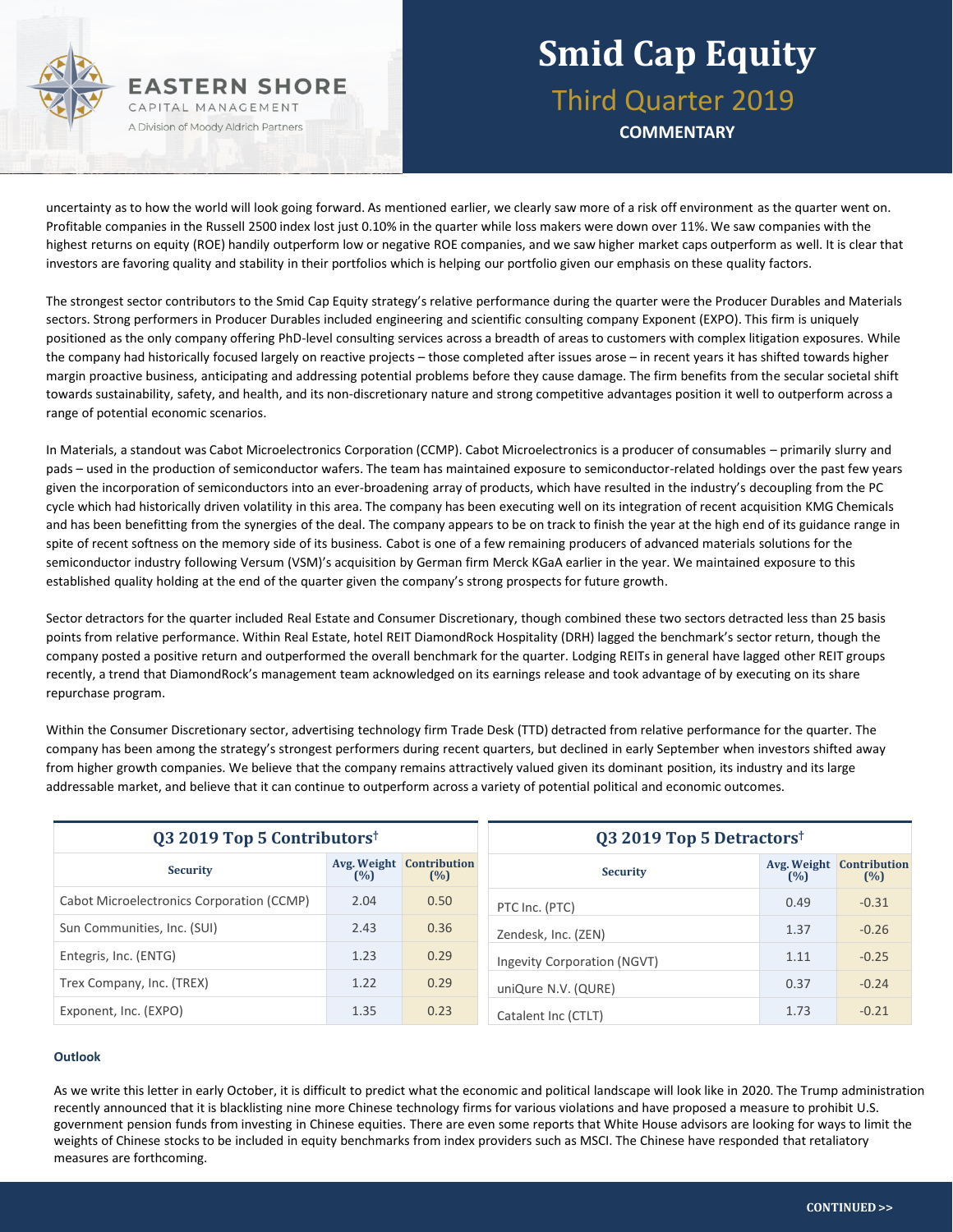

### **Smid Cap Equity** Third Quarter 2019

**COMMENTARY**

These measures limiting capital flows are concerning because they can introduce new real risks to the global economy that can bleed into the U.S. economy. The administration has also indicated that it has no interest in the incremental trade deals which were recently suggested by the Chinese government. It appears as though this trade war will be drawn out well into next year.

We consider ourselves bottom up fundamental investors, but it is impossible to ignore the geo-political issues that will affect global economies and the companies we invest in. At the end of the day earnings drive stock prices and the economy drives earnings - "it's the economy, stupid" rings as true today as it ever has.

In evaluating the U.S. economy we must bear in mind that the consumer represents approximately 70% of GDP. Although it has come down a bit recently, consumer confidence remains high. Employment is strong and we are seeing moderate wage gains. Oil prices have declined significantly from last year and interest rates continue to stay low. At this point the consumer is in good shape to keep the economy positive.

Business confidence, as measured by The Conference Board Measure of CEO Confidence, declined from 43 in the second quarter of 2019 to a reading of 34 in the third quarter. A reading of less than 50 points reflects more negative than positive responses. This is the lowest reading since the first quarter of 2009 when this measure reached 30. Trade and tariff issues along with slower global growth are causing a heightened degree of uncertainty. As a result, more CEOs than last year say they have curtailed investment. A separate September poll of CEOs and CFOs indicated that a large majority believe that the recent trade disputes "will have a lasting impact on their business."

The disconnect between consumer and business confidence further obfuscates the prospects for the economy going forward. We will be watching consumer confidence and behavior closely in the coming months for clues regarding the ultimate direction of the economy. Increased caution and a reduction in spending on the consumer's part would have a real impact on the economy, especially when coupled with the cautious tone of U.S. businesses.

Analysts' consensus earnings growth estimates for small caps currently stand at -13.9% for the third quarter and improve to +4.4% for the fourth quarter. That would give this segment of the market approximately -4% earnings growth for 2019. This is not a real surprise given the strong tax cut induced growth we saw in 2018. For 2020 consensus for earnings growth is +18.8%. Analysts are notoriously optimistic regarding forward earnings so we do not think that a mid-teens number is realistic. Assuming we reach a trade resolution, earnings growth could end up in the 9-12% range; in the absence of a deal, a range of 5-7% seems more likely. In either scenario the U.S. economy seems unlikely to slip into a recession within the next year.

We do not see volatility abating in the near term, however, and continue to favor established quality businesses that have historically held up better in volatile environments. We prefer companies that have real revenue visibility, large addressable markets, and end markets that will be less sensitive to the overall economy. We anticipate that our bias towards higher quality businesses will continue to serve our strategies well given the uncertainty of the current political environment and the ultimate timing of trade issue resolution.

We appreciate your interest in Eastern Shore and encourage you to reach out with questions and feedback.



**Robert Barringer, CFA CIO, Partner, & Portfolio Manager**



**James O'Brien, CFA Partner & Portfolio Manager**



**Sarah Westwood, CFA, CMT Partner & Portfolio Manager**

### **OFFICE CONTACT**